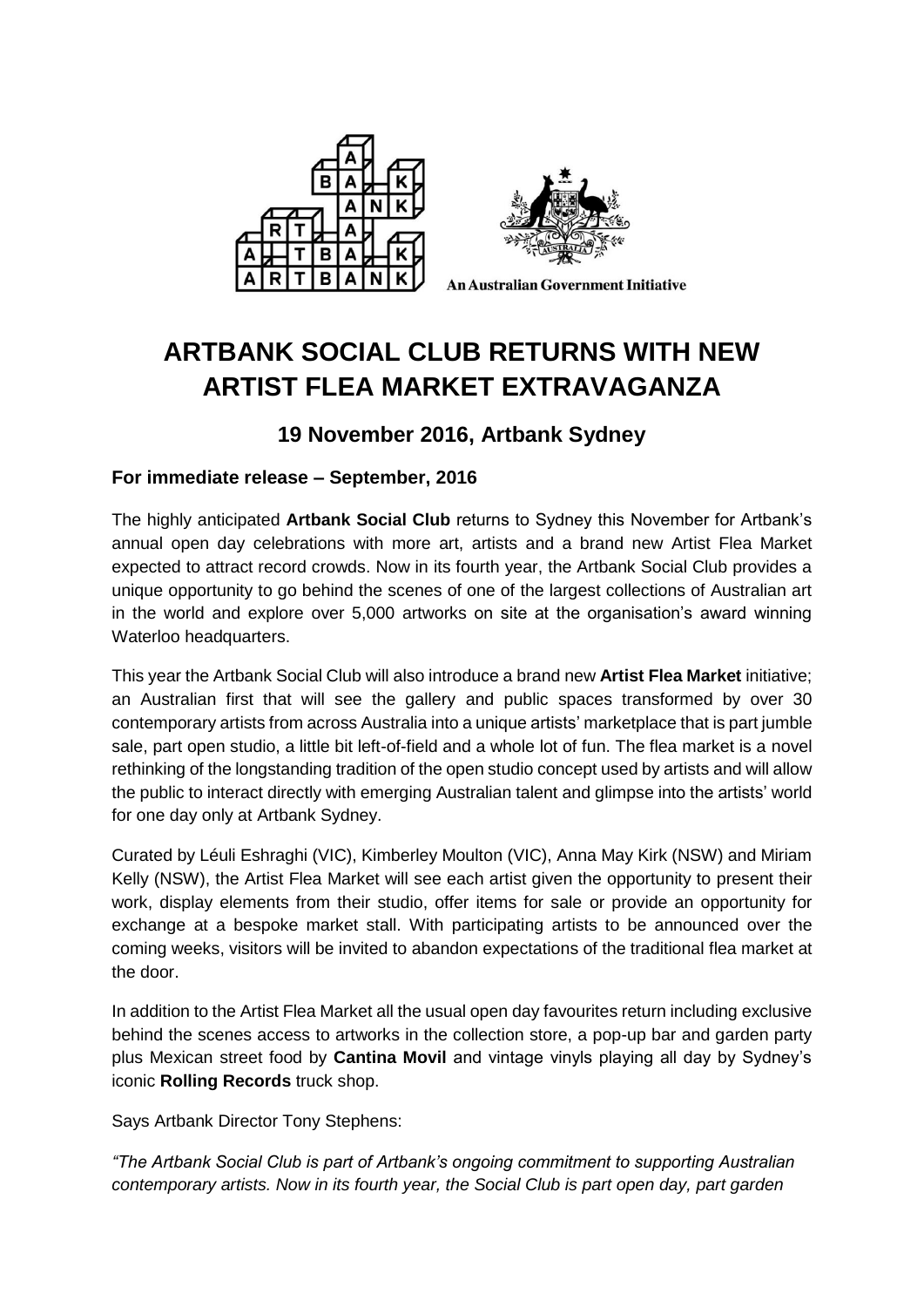*party and a whole lot of fun. It is a great opportunity to go behind the scenes and really get to understand what Artbank is about – told through the great art we collect and subsequently make available for rent.*

*For this year's event, we have also initiated the Artist Flea Market – an exciting new initiative that will see over 30 Australian artists transform Artbank Sydney's gallery and public spaces into an artists' bazaar full of unexpected surprises, experiences, items for sale and of course Australian art.* 

*Importantly, the Artbank Social Club is for everyone, no matter how much or how little you may know about contemporary art. Come down and visit what I am sure will be a day like many haven't experienced before".*

This year's Artbank Social Club will take place on Saturday, 19 November at Artbank Sydney, 222 Young Street, Waterloo from 10am-4pm. The event is open to all members of the public and admission is free. Visit the Artbank website for further details and regular updates at artbank.gov.au/socialclub.

The **Artist Flea Market** will feature the extraordinary talents of [Amala Groom](https://www.facebook.com/amalagroom/) & [Nicole](https://visualarts.net.au/artist-files/2016/nicole-monks/)  [Monks](https://visualarts.net.au/artist-files/2016/nicole-monks/) (SYD), [Okyeahcoolgreat](http://www.okyeahcoolgreat.com/) (Anna McMahon & Kate Beckingham) (SYD), [Big Ego](https://www.instagram.com/big_ego_books/)  [Books](https://www.instagram.com/big_ego_books/) (Emily Hunt & Raquel Caballero) (SYD), [Keg de Souza](http://www.kegdesouza.com/) (SYD), [Shivanjani](http://shivanjani-lal.tumblr.com/)  [Lal](http://shivanjani-lal.tumblr.com/) (SYD), [Lisa Hilli](https://lisahilli.com/) (MELB), [James Tylor](http://www.jamestylor.com/) (ADEL), [Claudia Nicholson](http://claudianicholson.com/) (SYD), [James](http://jamesnguyen.com.au/)  [Nguyen](http://jamesnguyen.com.au/) (SYD), [Caroline Garcia](http://carolinegarcia.com.au/) (SYD), [Emily Parsons-Lord](http://www.emilyparsons-lord.com/) (SYD), [Make or Break](http://firstdraft.org.au/exhibitions/makeorbreak/) (Connie Anthes & Rebecca Gallo) (SYD), Angela Goh (SYD), [Brad Harkin](https://www.artlink.com.au/articles/4506/brad-harkin-cultural-precinct/) (ADEL), Steaphan [Paton](http://www.steaphanpaton.com/) (MELB), [Steven Rhall](http://stevenrhall.com/) (MELB), [Chantal Fraser](http://chantalfraser.blogspot.com.au/) (BRIS), [Jake Preval](http://www.jakepreval.com/) (MELB), [Angela](http://www.angelatiatia.com/)  [Tiatia](http://www.angelatiatia.com/) (NSW), [Megan Cope](http://nutmegandhoney.blogspot.com.au/p/about.html) (MELB) plus many more to come!

For all media enquiries, please contact:

Ben Bertoldi Artbank t: 02 9697 6000 e: [ben.bertoldi@artbank.gov.au](mailto:ben.bertoldi@artbank.gov.au) 

For general enquiries visit<artbank.gov.au/socialclub> or email [enquiries@artbank.gov.au](mailto:enquiries@artbank.gov.au) .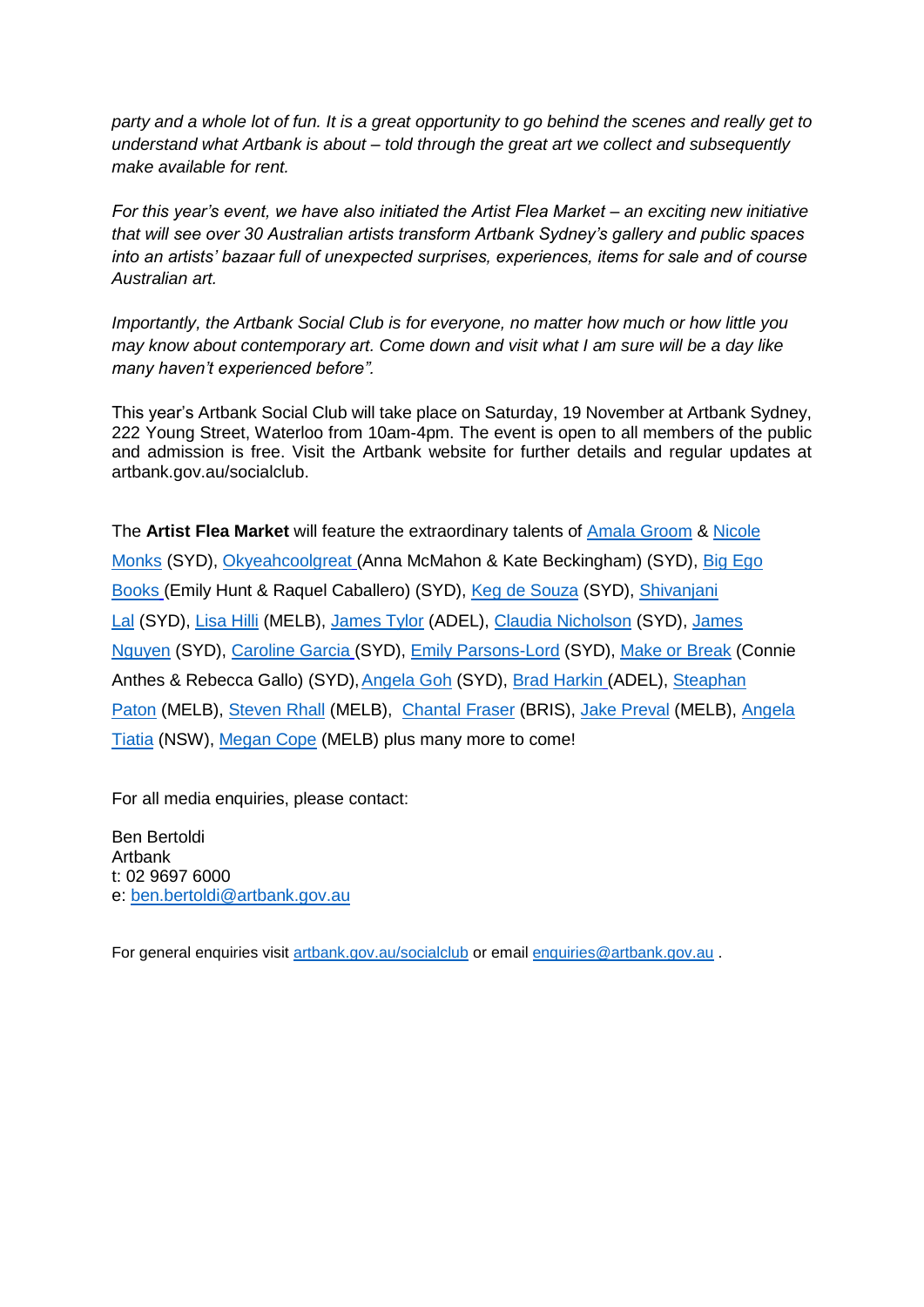#### **About Artbank**

For over 35 years, Artbank has been at the forefront of the Australian contemporary art sector. Established in 1980 as a federal government support program, Artbank provides direct support to Australian contemporary artists through the acquisition of their work and promotes the value of Australian contemporary art to the broader public. Artbank funds its operations through a unique leasing programme; working with individuals, companies, governments and embassies in over seventy countries across the globe. With approximately 10,000 works by over 3,000 artists, Artbank holds one of the largest collections of Australian contemporary art in the world, which includes some of the best examples of Indigenous and non-Indigenous artwork produced over the past four decades. As the largest collector of Australian art in the country, Artbank's support for artists is often applied early in their careers, with further acquisitions made at regular intervals to form an extensive and constantly evolving collection of Australian contemporary art.

#### **About the Artist Flea Market Curatorial Team**

#### *Léuli Eshraghi (VIC)*

Léuli Eshraghi is a Sāmoan and Persian artist, curator and PhD candidate at Monash University Art Design and Architecture (MADA) whose work centres on indigeneity, language, the body, and queer futures. Eshraghi is a tutor in the Masters of Arts and Community Practice at the Centre for Cultural Partnerships, University of Melbourne, and holds qualifications in Cultural Studies and Indigenous Arts Management. He is member of [Orangias+Eshraghi,](http://leulieshraghi.com/orangiaseshraghi) [Broadsheet'](http://www.cacsa.org.au/?page_id=3744)s editorial advisory panel, the [Aboriginal Curatorial Collective | Collectif des commissaires autochtones'](http://acc-cca.com/) board (Canada), Melbourne Museum's Pacific Islander Reference Group, and the First Nations Curatorial + Arts Management Front (Australia). Recent highlight exhibitions include *The Bill: For Collective Unconscious* curated by Misal Adnan Yıldız at Artspace NZ, *Future Archaeology* curated by Toby Chapman at 4A Centre for Contemporary Asian Art, and *shadow sites* curated by Samantha McCulloch and Frances Wilkinson in Next Wave Festival 2016 at the Centre for Contemporary Photography and National Storage Collingwood. Eshraghi has undertaken residencies at the Banff Centre for Arts and Creativity (Canada) and the Tautai Pacific Arts Trust (Aotearoa New Zealand). Recent curatorial projects include *Ua numi le fau* at Gertrude Contemporary, developed through the Emerging Curators' Program for Next Wave Festival 2016, *Vai Niu Wai Niu Coconut Water* at Kabul-dja Caboolture Regional Art Gallery, *Clan and Country* at The Ownership Project, and *So Fukin Native* at Blak Dot Gallery.

#### *Anna May Kirk (NSW)*

Anna May Kirk is an emerging multi-disciplinary curator, writer and artist based in Sydney, Australia. Currently completing a Bachelor of Fine Arts (Honours) at The University of New South Wales Art and Design (COFA), Kirk additionally holds roles at ALASKA Projects, FBi Radio and UNSW Art & Design. Anna May Kirk's artistic and curatorial approach is interdisciplinary with collaborative projects central to her practice, aiming to self-referentially distorting the relationship between artist, audience and artwork. Curatorial projects undertaken by Kirk include: *after pARTY* at Freda's (monthly), *ART / WORK* at Kudos Gallery, *September Issues (AW16)* at Squiggle Space with Yarran Gatsby (Upcoming September) and *In Motion Festival 2016* at AirSpace Projects (upcoming October). Anna May Kirk has exhibited in a series of group exhibitions throughout Sydney, both in gallery and alternate spaces, presenting her first solo show 'Optical Avatar' at AirSpace Projects in 2015. <http://annakirk.com/CV>

#### *Kimberley Moulton (VIC)*

Kimberley Moulton is a Yorta-Yorta woman, curator and writer and is the Senior Curator of South Eastern Aboriginal Collections, Melbourne Museum. Her curatorial practice is centred in contemporary Indigenous art, cultural material in museums and community access and